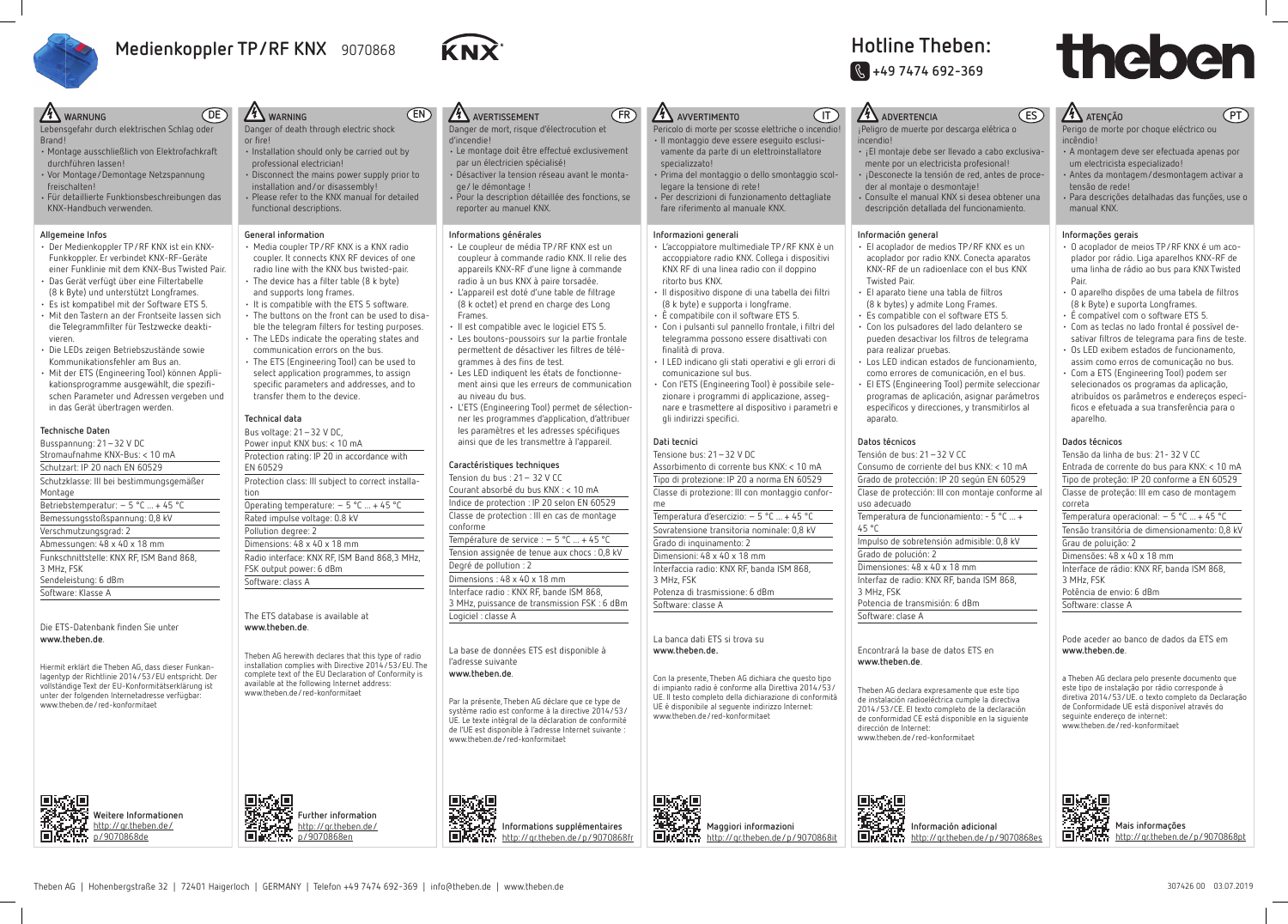### **Bestimmungsgemäße Verwendung**

- Der Medienkoppler überträgt Funksignale zwischen uni- oder bidirektionalen Funkprodukten und Twisted-Pair-Komponenten.
- Für den Einsatz im Wohn- und Objektbau (Bürogebäude, öffentliche Gebäude, Hotels etc.) • Verwendung nur in geschlossenen, trockenen Räumen

### **Montage**

- ¾In handelsübliche Unterputzdosen (nach DIN 49073) montieren.
- ¾Montageort: Reichweite der Funkgeräte beachten, die mit dem Gerät verknüpft werden sollen:
- ¾Abschirmende Objekte oder Störsender (z. B. Computer etc.) in der Nähe des Gerätes vermeiden.

**− Taste A**: Taste 1 x kurz drücken → Funktion TP wird aktiviert **Taste A** 1 x kurz drücken  $\rightarrow$  Routing runtime telegrams (GA: Gruppenadresse) werden de-/aktiviert (LED 1+2 ein)

**Taste B**: Taste 1 x kurz drücken → Routing management telegrams (IA: individuelle Adresse) + Broadcast (BC) werden de-/ aktiviert (LED 3+4 ein)

**− Taste B**: Taste 1 x kurz drücken → Funktion RF wird aktiviert

### **Busanschluss**

**Taste A** 1 x kurz drücken  $\rightarrow$  Routing runtime telegrams (GA: Gruppenadresse) werden de-/aktiviert (LED 5+6 ein)

**Taste B**: Taste 1 x kurz drücken ▻ Routing management telegrams (IA: individuelle Adresse) + Broadcast (BC) + Systembroadcast (SBC) werden de-/aktiviert  $(IFD 7+8$  ein)

- ¾Busklemme mit Buskabel verbinden (Polarität beachten)
- ¾Busklemme aufstecken

### **Handbedienung**

### **Für Twisted Pair (TP)**

**Taste A/B:** 1 x lange drücken → **Handbedienung wird beendet**

- ¾Connect bus terminal with bus cable (note polarity)
- $\triangleright$  Attach bus terminal

### **Für Funk (RF)**

**Button A** press 1 x briefly  $\rightarrow$  Routing runtime telegrams (GA: group address) will be de-/activated (LED 1+2 on)

**Button B**: Press button 1 x briefly  $\rightarrow$  Routing management telegrams (IA: individual address) + broadcast (BC) will be de-/

 $-$  **Button B**: Press button 1 x briefly  $\rightarrow$  RF function will be activated

**Button A**: Press 1 x briefly  $\rightarrow$  Routing runtime telegrams (GA: group address) will be de-/activated (LED 5+6 on)

**Button B**: Press button 1 x briefly  $\rightarrow$  Routing management telegrams (IA: individual address) + broadcast (BC) + system broadcast (SBC) will be de-/activated (LED 7+8 on)

### **Proper use**

**Button A/B:** Press 1 x long → manual **operation is terminated**

**Usage conforme**  $\overline{\text{CE}}$   $\text{E}$   $\text{E}$   $\text{E}$   $\text{E}$   $\text{E}$   $\text{E}$   $\text{E}$   $\text{E}$   $\text{E}$   $\text{E}$   $\text{E}$   $\text{E}$   $\text{E}$   $\text{E}$   $\text{E}$   $\text{E}$   $\text{E}$   $\text{E}$   $\text{E}$   $\text{E}$   $\text{E}$   $\text{E}$   $\text{E}$   $\text{E}$   $\text{E}$   $\text{E}$   $\text$ 

# • The media coupler transmits radio signals

- between uni- or bidirectional radio products and twisted-pair components. • For use in residential and other buildings
- (office buildings, public buildings, hotels etc.) • Only for use in closed, dry rooms

### $\bullet$  Installation

- **Pour paire torsadée (TP)**
- **Touche**  $A : 1$  brève pression de touche  $\rightarrow$ activation fonction TP 1 brève pression de **touche A**  $\rightarrow$  activation/
- ¾Install in conventional flush-mounted boxes (according to DIN 49073). ¾Installation location: Observe the range of the
- radio devices to be linked to the device:  $\triangleright$  Avoid shielding objects or interfering transmit-
- ters (e.g. computers etc.) in the vicinity of the device.

### **Bus connection**

 $-$  Touche B : 1 brève pression de la touche  $\rightarrow$ activation de fonction RF

### **Manual operation**

- **For twisted-pair (TP)**
- $-$  **Button A**: Press button 1 x briefly  $\rightarrow$  TP function will be activated

1 brève pression de **touche A**  $\rightarrow$  activation/ désactivation du routage de télégrammes d'exécution (GA : adresse de groupe) (LED 5+6 allumées)

**Touche A/B :** 1 longue pression → **commande manuelle fermée**

activated (LED 3+4 on)

### **For radio (RF)**

 $\rightarrow$  I routing management telegrams (IA: indirizzo singolo) + Broadcast (BC) vengono disattivati/attivati (LED 3+4 on)

 $-$  Tasto B: premere brevemente il tasto  $1 \rightarrow L$ a funzione RF viene attivata

**Tasto A**: premere brevemente 1 volta  $\rightarrow$ I routing management telegrams (GA: indirizzo di gruppo) vengono attivati/ disattivati (LED 5+6 on)

- Le coupleur de média transmet des signaux radio entre des produits à commande radio unidirectionnels ou bidirectionnels et des composants à paire torsadée.
- Pour l'utilisation dans des habitations ou bâti-
- ments (bureaux, immeubles publics, hôtels, etc.) • Utilisation uniquement dans des locaux fermés et secs

**Tasto B**: premere brevemente il tasto  $1 \rightarrow 1$ routing management telegrams (IA: indirizzo singolo) + Broadcast (BC) + Systembroadcast (SBC) vengono disattivati/attivati (LED 7+8 on)

**Tasto A/B:** premere a lungo per 1 volta  $\rightarrow$ **L'azionamento manuale viene terminato**

### **Montage**

¾Monter dans les boîtiers encastrés du commerce (selon DIN 49073). ¾Emplacement de montage : tenir compte de

- la portée des appareils à commande radio à relier avec l'appareil :
- ¾Éviter la présence d'objets-écrans ou de brouilleurs (par ex. ordinateurs, etc.) à proximité de l'appareil.

### **Raccordement du bus**

- ¾Raccorder la borne de bus au câble du bus (respecter la polarité)
- ¾Enficher la borne de bus

### **Commande manuelle**

**Tecla B**: pulsar brevemente la tecla  $1 \times \rightarrow$  Se desactivan/activan los routing management telegrams (IA: dirección individual) + Broadcast (BC) (LED 3+4 conectado)

 $-$  Tecla B: pulsar brevemente la tecla 1  $x \rightarrow$  Se activa la función RF

**Tecla A** pulsar brevemente  $1 \times \rightarrow$  Se desactivan/activan los routing runtime telegrams (GA: dirección de grupo) (LED 5+6

désactivation du routage de télégrammes d'exécution (GA : adresse de groupe) (LED 1+2 allumées)

> **Tecla B**: pulsar brevemente la tecla  $1 \times \rightarrow$  Se desactivan/activan los routing management telegrams (IA: dirección individual) + Broadcast (BC) + Systembroadcast (SBC) (LED 7+8 conectado)

**Tecla A/B:** pulsar prolongadamente  $1 \times \rightarrow$ **Finaliza el control manual**

**Touche B** : 1 brève pression de touche  $\rightarrow$  activation/désactivation de routage de télégrammes de gestion (IA : adresse individuelle) + radiodiffusion (BC) (LED 3+4 allumées)

### **Pour radio (RF)**

- ¾Ligar o terminal de bus ao cabo de bus (ter em atenção a polaridade)
- $\triangleright$  Encaixar o terminal de bus

**Touche B** : 1 brève pression de touche  $\rightarrow$  activation/désactivation de routage de télégrammes de gestion (IA : adresse individuelle) + radiodiffusion (BC) + radiodiffusion de système (SBC) (LED 7+8 allumées)

 $-$  **Tecla A**: premir brevemente 1 x a tecla  $\rightarrow$ Função TP é ativada **Premir** brevemente 1 x a tecla  $A \rightarrow$  Routing runtime telegrams (GA: endereço de grupo) são des-/ativados (LED 1+2 ON)

 $-$  **Tecla B**: premir brevemente 1 x a tecla  $\rightarrow$ Função RF é ativada

**Premir** brevemente 1 x a tecla  $A \rightarrow$  Routing runtime telegrams (GA: endereço de grupo) são des-/ativados (LED 5+6 ON

**Tecla A/B:** premir 1 x prolongadamente  $\rightarrow$ **Operação manual é concluída**

- **Uso conforme**
- L'accoppiatore multimediale trasmette segnali radio tra prodotti radio uni- o bidirezionali e componenti a doppini ritorti.
- Per l'impiego nell'edilizia residenziale e di
- grandi progetti (edifici con uffici, edifici pubblici, hotel ecc.)
- Utilizzo solo in ambienti chiusi e asciutti

### **Montaggio**

 $\Lambda$  Remove the stickers from the device for maximum safety. If the FDSK is lost, a recovery is not possible. In this case, startup is only possible "insecure".

- ¾Montare nelle scatole a incasso comunemente reperibili in commercio (a norma DIN 49073).
- ¾Luogo di montaggio: prendere nota del raggio d'azione dei dispositivi radio che devono essere collegati:
- ¾Evitare di posizionare oggetti schermati o fonti di disturbo (ad es. computer, ecc.) nelle vicinanze del dispositivo.

### **<sup>** $\bullet$ **</sup>** Collegamento bus

- $\circled{1}$  LED P  $\rightarrow$  lights up red
- Button P: Programming button for the physical address
- Bus terminal KNX Ensure correct polarity!
- Status LED S  $\circ$  LED 1-8:
- LED 1–4: TP telegram communication LED 5–8: RF telegram communication
- Button A
- Button B

¾Collegare il morsetto bus con il cavo bus (prestare attenzione alla polarità)

### ¾Inserire il morsetto bus

### **Azionamento manuale Per doppino ritorno (TP)**

 $-$  Tasto A: premere brevemente 1 volta  $\rightarrow$  La funzione TP viene abilitata Premere brevemente 1 volta il **tasto A**  $\rightarrow$  I routing management telegrams (GA:

indirizzo di gruppo) vengono attivati/ disattivati (LED 1+2 on) **Tasto B**: premere brevemente il tasto 1

### **Per radio (RF)**

# **Uso previsto**

• El acoplador de medios transmite señales de radio entre productos de radio unifuncionales o bidireccionales, y componentes Twisted-

• Para el uso en la edificación (edificios de oficinas, edificios públicos, hoteles, etc.)

- Pair.
- 
- secos

### **Montaje**

- Utilización exclusiva en lugares cerrados y
- ¾Montar en cajas de montaje empotrado convencionales (según DIN 49073).
- ¾Lugar de montaje: tener en cuenta el alcance de los equipos de radio que deben conectarse
- ¾Evitar la presencia de objetos de pantalla o emisores de interferencias (por ejemplo, ordenadores, etc.) cerca del aparato.



# **Conexión de bus**

¾Conectar el terminal del bus al cable del bus

 $-$  Tecla A: pulsar brevemente la tecla 1  $x \rightarrow$  Se activa la función TP **Tecla A** pulsar brevemente  $1 \times \rightarrow$  Se

- (tener en cuenta la polaridad)
- ¾Enchufar el terminal del bus

### **Control manual Para Twisted Pair (TP)**

desactivan/activan los routing runtime telegrams (GA: dirección de grupo) (LED 1+2

conectado)

**Para radio (RF)**

conectado)

### **Utilização correta**

- O acoplador de meios transmite sinais de rádio entre produtos de rádio uni ou bidirecionais e componentes Twisted-Pair.
- Para a utilização na construção de habitações de edifícios (complexos de escritórios, edifícios públicos, hotéis, etc.)
- Utilização apenas em espaços secos e fechados

### **Montagem**

- ¾Montar em caixas embutidas convencionais (conforme a DIN 49073).
- ¾Local de montagem: ter em atenção o alcance dos aparelhos de rádio, que devem ser interligados ao aparelho:
- ¾Evitar objetos de blindagem ou transmissor de interferências (por ex. computador, etc.) nas proximidades do aparelho.

### **Ligação de bus**

## **Operação manual**

### **Para Twisted Pair (TP)**

**Tecla B**: premir brevemente 1 x a tecla  $\rightarrow$  Routing management telegrams (IA: endereço individual) + Broadcast (BC) são des/ativados (LED 3+4 ON)

### **Para rádio (RF)**

**Tecla B**: premir brevemente 1 x a tecla  $\rightarrow$  Routing management telegrams (IA: endereço individual) + Broadcast (BC) + Systembroadcast (SBC) são des/ativados (LED 7+8 ON)







Example for a label with QR-Code



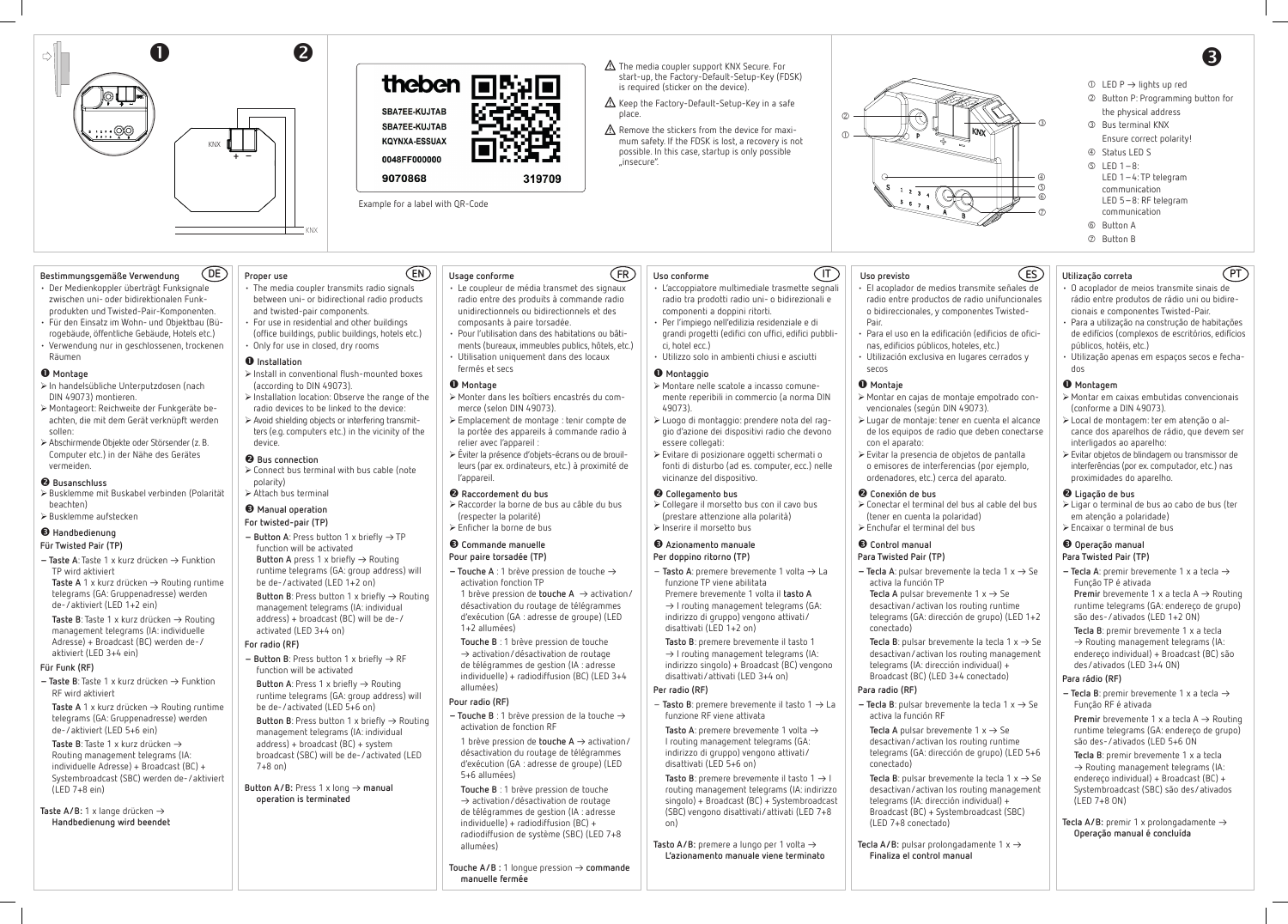# **Hotline Theben: J +49 7474 692-369**

Levensgevaar door elektrische schokken of brand!

- Montage uitsluitend door een elektromonteur laten uitvoeren!
- Vóór montage/demontage netspanning vrijschakelen
- Voor gedetailleerde beschrijvingen van de functies verwijzen wij naar het KNX-handboek.

### **Algemene info**

- De Mediakoppelaar TP/RF KNX is een KNX- radiokoppeling. Deze verbindt KNX-RFapparaten van een radiolijn met de KNX-bus Twisted Pair.
- Het apparaat beschikt over een filtertabel (8 k Byte) en ondersteunt Longframes.
- Het is compatibel met de software ETS 5.
- Met de toetsen aan de voorkant kunnen de telegramfilters voor controledoeleinden worden gedeactiveerd.
- De LEDs tonen bedrijfsstatussen en communicatiefouten op de bus aan.
- Met de ETS (Engineering Tool) kunnen applicatieprogramma's worden uitgezocht, die specifieke parameters en adressen uitdelen en aan het apparaat doorgeven.

Hierbij verklaart Theben AG dat dit type radiografische installatie aan de richtlijn 2014/53/EU voldoet. De volledige tekst van de EU-Conformiteitsverklaring is beschikbaar op de volgende website: www.theben.de/red-konformitaet



## **Technische specifi caties**

Busspanning: 21–32 V DC Opgenomen stroom KNX-bus: < 10 mA Beschermingsklasse: IP 20 volgens EN 60529 Beschermingsklasse: III bij bestemmingsconforme montage Bedrijfstemperatuur: – 5 °C ... + 45 °C Ontwerpstootspanning: 0,8 kV Vervuilingsgraad: 2 Afmetingen: 48 x 40 x 18 mm Radiointerface: KNX RF, ISM-band 868, 3 MHz, FSK Zendprestatie: 6 dB Software: klasse A

De ETS-database vindt u op **www.theben.de**.

> **Nadere informatie** http://qr.theben.de/p/9070868nl

http://qr.theben.de/



KNX-kobler. Den forbinder KNX RF-enheter på • Apparatet har en filtertabell (8 kB) og støtter

- Det er kompatibelt med ETS 5-programvare. • Med tastene på frontsiden kan man deaktive-
- LED-ene viser driftstilstander og kommuni-
- Ved hjelp av ETS (Engineering Tool) er det mulig å velge ut applikasjonsprogrammene, allokere/tildele de spesifikke parameterne og
	-

### **NL ADVARSEL** Livsfare på grund af elektrisk stød eller brand! • Monteringen må udelukkende udføres af en el-installatør! • Kobl spændingen fra før montering/afmontering! • Anvend KNX-manualen for detaljerede funktionsbeskrivelser. **Generelle informationer** • Mediekobleren TP/RF KNX er en trådløs KNXkobler. Den forbinder KNX-RF-apparater i en trådløs linje med KNX-bussen Twisted Pair. • Apparatet her en filtertabel (8 k byte) og understøtter longframes. • Det er kompatibelt med softwaren ETS 5. • Med tasterne på forsiden kan telegramfiltrene deaktiveres til testformål. • LEDsene viser driftstilstande samt kommunikationsfejl på bussen. • Med ETS (Engineering Tool) er det muligt at vælge applikationsprogrammer, som tildeler specifikke parametre og adresser, som overføres til apparatet. **Tekniske data** Busspænding: 21–32 V DC Strømforbrug KNX-bus: < 10 mA Kapslingsklasse: IP 20 iht. EN 60529 Beskyttelsesklasse: III ved montering efter bestemmelserne Driftstemperatur:  $-5$  °C  $+45$  °C Mærkestødspænding: 0,8 kV Tilsmudsningsgrad: 2 Mål: 48 x 40 x 18 mm Trådløst interface: KNX RF, ISM bånd 868, 3 MHz, FSK Sendeeffekt: 6 dBm Software: klasse A ETS-databasen kan findes under **www.theben.de**. Hermed erklærer Theben AG, at dette trådløse anlæg er i overensstemmelse med direktivet 2014/53/EU. EU-overensstemmelseserklæringens fuldstændige tekst er til rådighed på følgende netadresse: www.theben.de/red-konformitaet  **Yderligere informationer DA** *VARNING* Livsfara p.g.a. risk för elektriska stötar eller brand! • Montering får endast utföras av behörig elektriker! • Koppla från strömmen innan montering/ demontering! • Använd KNX-handboken för detaljerade beskrivningar. **Allmän information** • Mediakopplaren TP/RF KNX är en KNX- trådlös kopplare. Den ansluter KNX RF-enheter från en trådlös länk till KNX-bus tvinnat par. • Enheten har en filtertabell (8 k Byte) och stöder Longframes. • Den är kompatibel med programvaran ETS 5. • Med knapparna på frontpanelen kan telegramfiltret avaktiveras för teständamål. • LED-lamporna indikerar driftlägen samt kommunikationsfel på bussen. • Med ETS (Engineering Tool) kan du välja applikationsprogram som tillhandahåller specifika parametrar och adresser och överför dem till apparaten. **Tekniska data** Bus-spänning: 21–32 V DC Strömförbrukning KNX-bus: < 10 mA Skyddsklass: IP 20 enligt EN 60529 Skyddsklass: III vid ändamålsenlig montering Drifttemperatur: – 5 °C ... + 45 °C Mätimpulsspänning: 0,8 kV Nedsmutsningsgrad: 2 Mått: 48 x 40 x 18 mm Radiogränssnitt : KNX RF, ISM Band 868, 3 MHz, FSK Sändningseffekt: 6 dBm Programvara: klass A ETS-databasen hittar du på **www.theben.de**. Härmed försäkrar Theben AG att denna radioutrustning överensstämmer med direktiv 2014/53/EU. Den fullständiga texten för EGförsäkran om överenskommelse finns tillgänglig på följande internetadress: www.theben.de/red-konformitaet  **Ytterliga infomation** http://qr.theben.de/ **SV 4** VAROITUS Sähköiskun tai palon aiheuttama hengenvaara! • Asennuksen saa suorittaa vain sähköalan ammattilainen! • Ennen asennusta/purkua on verkkojännite kytkettävä pois päältä! • Katso toimintojen tarkat kuvaukset KNXkäsikirjasta. **Yleisiä tietoja** • Mediakytkin TP/RF KNX on KNX-radiolaitekytkin. Se yhdistää radiolinjan KNX-RF-laitteet KNX-väylän parikaapeliasennuksiin. • Laitteessa on suodatintaulukko (8 kilotavua) ja se tukee Longframe-formaattia. • Se on yhteensopiva ohjelmiston ETS 5 kanssa. • Etupuolella olevilla painikkeilla voidaan sähkesuodattimet ottaa pois käytöstä testaustarkoituksiin. • LEDit näyttävät käyttötilat sekä väylän tietoliikennevirheet. • ETS:n (Engineering Tool) avulla voidaan valita sovellusohjelmia, määrittää erityisiä parametreja ja antaa osoitteita ja siirtää ne laitteeseen. **Tekniset tiedot** Väyläjännite: 21–32 V DC Virranotto KNX-väylä: < 10 mA Kotelointiluokka: IP 20 standardin EN 60529 mukaan Suojausluokka: III määräysten mukaisesti asennettuna Käyttölämpötila: – 5 °C ... + 45 °C Nimellissyöksyjännite: 0,8 kV Likaantumisaste: 2 Mitat: 48 x 40 x 18 mm Radioliitäntä: KNX RF, ISM kaista 868, 3 MHz, FSK Lähetysteho: 6 dBm Ohjelmisto: luokka A ETS-tietokannan löydät osoitteesta **www.theben.de**. Theben AG vakuuttaa täten, että tämä radiolaitetyyppi on direktiivin 2014/53/EU mukainen. EUvaatimustenmukaisuusvakuutuksen täydellinen teksti on saatavilla seuraavasta Internet-osoitteesta: www.theben.de/red-konformitaet  **Lisätietoa FI ADVARSEL** installatør! ring! se KNX-håndboken. **Generell informasjon** • Mediekobleren TP/RF KNX er en trådløs trådløst med KNX-bussen Twisted Pair. Long Frames. re telegramfiltrene for testformål. kasjonsfeil på bussen. adressene og overføre disse til apparatet. **Tekniske data** Busspenning: 21–32 V DC Strømopptak KNX-buss: ≤ 10 mA Kapslingsgrad: IP 20 iht. EN 60529 Beskyttelsesklasse: III ved forskriftsmessig montering Driftstemperatur: –5 °C ... +45 °C Nominell støtspenning: 0,8 kV Tilsmussingsgrad: 2 Mål: 48 x 40 x 18 mm Trådløst grensesnitt: KNX RF, ISM-bånd 868, 3 Mhz, FSK Sendeeffekt: 6 dBm Programvare: klasse A Du finner ETS-databasen på nettsiden **www.theben.de**. Herved erklærer Theben AG, at denne trådløse følgende internettadresse: www.theben.de/red-konformitaet

# **XX** WAARSCHUWING





Livsfare på grunn av elektrisk støt eller brann! • Montasje må kun utføres av autorisert elektro-

• Koble fra strømmen før montering/demonte-

• For detaljerte funksjonsbeskrivelser, vennligst

anleggstypen oppfyller direktivet 2014/53/EU. Hele teksten i EU-samsvarserklæringen er tilgjengelig på

> **Ytterligere informasjon** http://qr.theben.de/





# **NO UPOZORNĚNÍ**

- Montáž si nechejte provést výhradnĕ odborným pracovníkem pro elektrická zařízení!
- Před montáží/demontáží odpojte síťové napětíl
- Pro podrobný popis funkcí použijte příručku KNX.

### **Obecné informace**

- Vazební člen pro média TP/RF KNX je dálkový KNX rádiový vazební člen. Spojuje zařízení KNX-RF rádiové linky se sběrnicí KNX kroucenou dvoulinkou.
- Zařízení je vybaveno filtrační tabulkou (8 k Byte) a podporuje Longframes.
- Je kompatibilní se softwarem ETS 5.
- Pomocí tlačítek na čelní straně lze deaktivovat filtry zprávového bloku pro účely testování.
- LED diody ukazují provozní režimy a chyby komunikace na sběrnici.
- S pomocí ETS (Engineering Tool) lze zvolit aplikační programy, které zadávají specifi cké parametry a adresy a přenášejí je do přístroje.

Ohrožení života v důsledku úrazu elektrickým proudem nebo požáru! **CS**

### **Technické údaje**

Napětí sběrnice: 21–32 V DC Odběr proudu sběrnice KNX: < 10 mA Druh krytí: IP 20 podle EN 60529 Třída ochrany: III při odpovídající montáži Provozní teplota: - 5 °C ... + 45 °C Jmenovité rázové napětí: 0,8 kV Stupeň znečištění: 2 Rozměry: 48 x 40 x 18 mm Rádiové rozhraní: KNX RF, ISM pásmo 868, 3 MHz, FSK Vysílací výkon: 6 dBm Software: třída A

### Databázi ETS naleznete na **www.theben.de**.

Tímto společnost Theben AG prohlašuje, že tento typ rádiového zařízení splňuje požadavky směrnice 2014/53/EU. Celý text EU prohlášení o shodě je k dispozici na následující internetové adrese: www.theben.de/red-konformitaet



 **Další informace** http://qr.theben.de/ p/9070868cs



# **Medienkoppler TP/RF KNX** 9070868